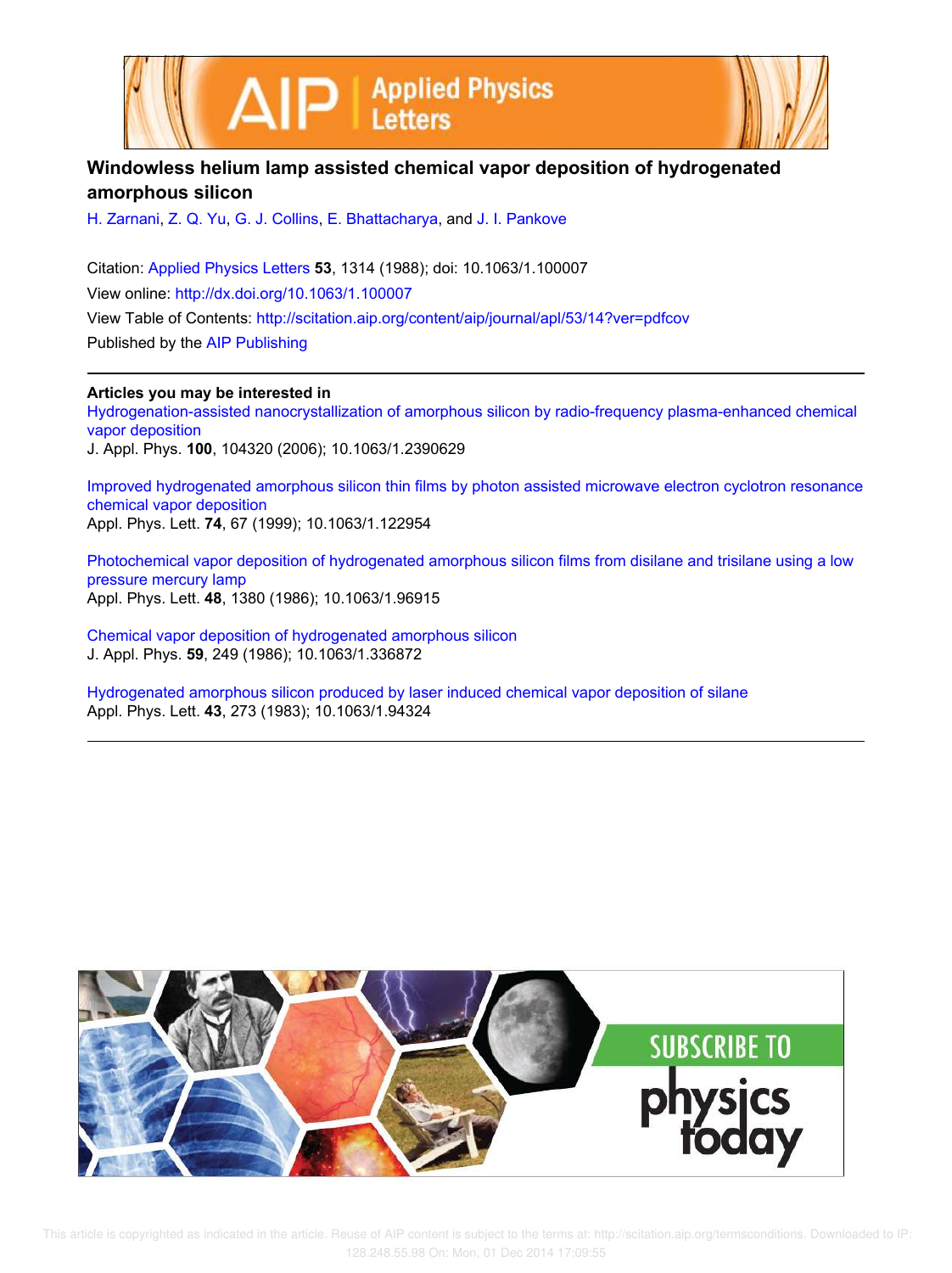## Windowless helium assisted chemical vapor deposition of hydrogenated amorphous silicon

H. Zamani, Z. Q, Yu, and G. J. Collins

*Departmellt of Electrical Engineering and Engineering Research Center, Colorado State University, Fort Collins, Colorado 80523* 

E. Bhattacharya and J. L Pankove

*Department of Electrical and Computer Engineering, University of Colorado, Boulder, Colorado 80309-0425. and Solar Energy Research Institute,* 1617 *Cole Boulevard, Golden, Colorado 80401* 

(Received 11 May 1988; accepted for publication 28 July 1988)

A windowless helium lamp is employed to assist chemical vapor deposition of hydrogenated amorphous silicon from disilane feedstock gas at a film growth rate greater than 200 A/min. Material properties in this preliminary study are comparable to the best hydrogenated amorphous silicon (a-Si:H) films produced by conventional bulk plasma CVD techniques. The amount of photoconductivity degradation under long-time illumination is more than plasmadeposited a-Si-H thin films. Photoconductivity as high as  $\sigma_p = 4 \times 10^{-4}$  ( $\Omega$  cm)<sup>-1</sup> has been obtained.

Hydrogen-free amorphous silicon  $(a-Si)$  films are not suitable for many optoelectronic devices because dangling bonds, which exist in unhydrogenated amorphous silicon, act as efficient trapping and recombination centers.<sup>1,2</sup> Hydrogenated amorphous silicon (a-Si:H) containing 3-20% hydrogen, however, is highly photoconductive<sup>3</sup> and it can be doped *n* or *p* type.<sup>4</sup> Hydrogenated amorphous silicon has uses in solid-state optoelectronic devices including solar cells, $3$  image transfer surfaces,  $5.6$  and intermediate structures in other solid-state devices.<sup>7</sup>

The most common method to fabricate hydrogenated amorphous silicon  $(a\text{-Si:H})$  films is the glow-discharge decomposition of silane<sup>8</sup> gas. The substrate is immersed in the bulk plasma. The glow-discharge electric field (dc,ac,rf) produces hot electrons of 2-10 eV which subsequently collide with and dissociate input feedstock gases. The electronmolecule dissociation products condense on a heated substrate (200-400 °C) and form an amorphous solid. Note that immersion of the substrate in the bulk plasma brings with it ion bombardment of the growing field which can cause film damage, especially to amorphous superlattice structures.<sup>9</sup>

Film deposition using a helium lamp located remote to the substrate offers different molecular dissociation pathways as compared to direct electron impact occurring in the bulk plasma. For example, in the present research, both vacuum ultraviolet photons and excited helium atoms created inside the lamp participate in collisions with disilane molecules to dissociate it. The role of electron impact dissociation is negligible. Although these same photon-molecule and atom-molecule dissociation processes occur in a bulk plasma, they do not dominate over electron impact dissociation.

Photodecomposition of disilane,  $10-12$  trisilane,  $10-12$  and also monosilane<sup>13</sup> has been obtained using monoenergetic excimer laser radiation but the photon absorption cross sections are small in the spectral region where excimer lasers operate  $(157-200 \text{ nm})$ .<sup>13</sup> Hence, lasers are employed because of their high photon flux which allows for multiple photon absorption.<sup>14</sup> Broadband vacuum ultraviolet lamp assisted chemical vapor deposition<sup>15,16</sup> and monoenergetic mercury sensitized assisted CVD<sup>17</sup> of disilane to deposit  $a$ -Si:H thin films have also been reported. In the latter case,

excited mercury atoms (Hg\*) are used to dissociate disilane in atom-moiecule collisions. Disilane has a significant photon absorption cross section in the vacuum ultraviolet (VUV) between 110 and 170 nm.<sup>13</sup> Therefore, a VUV lamp with significant output between 110 and 170 nm could be used for the direct photodeposition of a-Si:H thin films.

Conventional VUV lamps use enclosing walls both to confine the discharge and to maintain the required operating pressure. A window is used to extract the plasma generated VUV photons. VUV window materials are very expensive



FIG. 1. Dependence of 121.5 nm He II line intensity measured near the substrate: (a) vs lamp discharge current and (b) vs lamp helium pressure.

1314 Appl. Phys. Lett. 53 (14), 3 October 1988 0003-6951/88/401314-03\$01.00 (C) 1988 American Institute of Physics 1314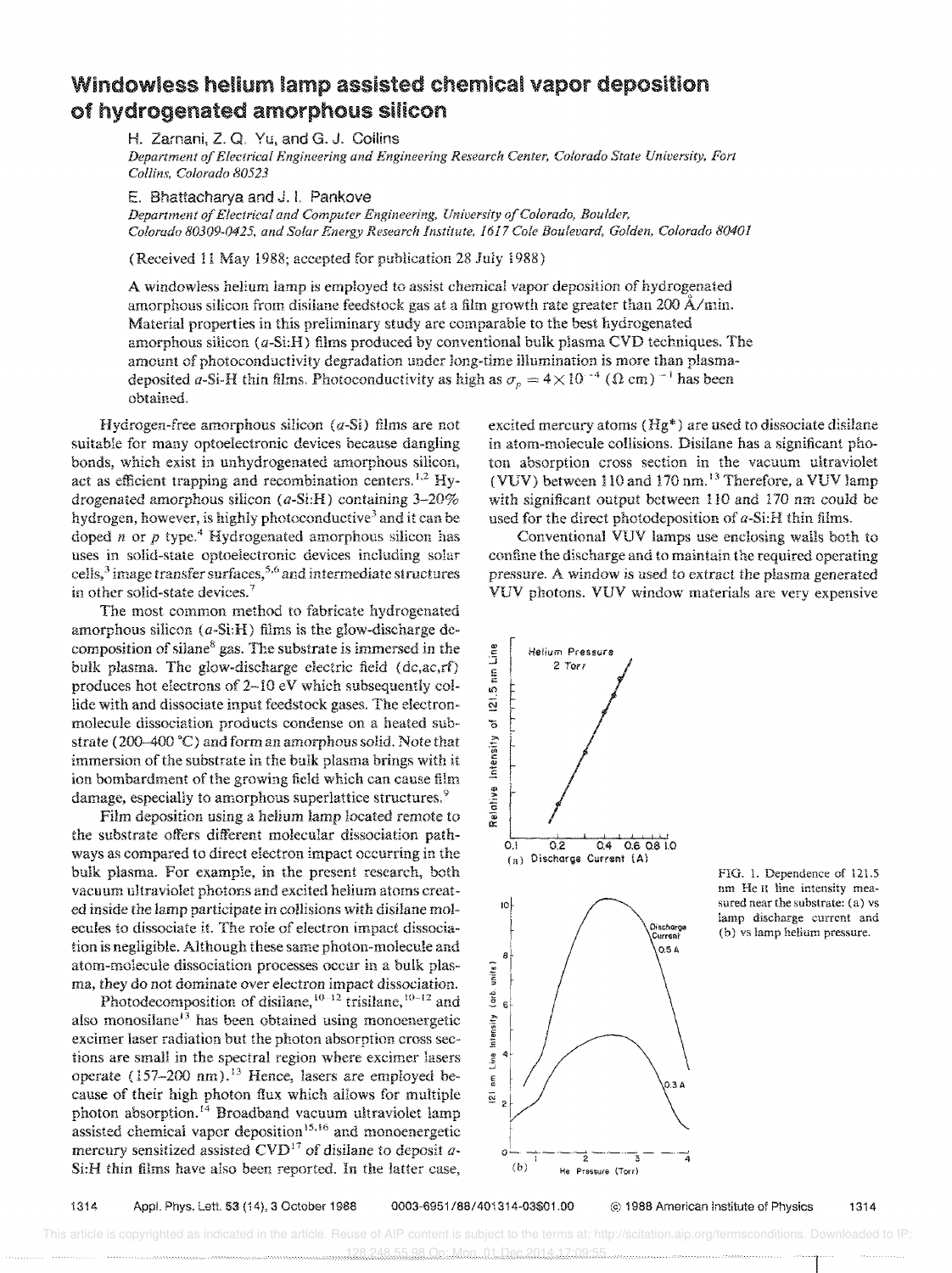and they degrade with prolonged exposure to either moisture or VUV light. VUV entrance windows must also be used on the photo-CVD reactor and undesired film deposits will occur on the inside of the reactor window. Changes in window transmittance vary the intensity of transmitted VUV light from the lamp into the reactor volume and is an undesirable feature.

We utilize an *in situ* VUV helium lamp<sup>18</sup> that is windowless and provides strong VUV light from the He II spectrum as well as a diffusion flux of excited helium atoms (He\*). The intensity of He I VUV radiation from the confined helium plasma reaching the remote substrate is low because it is strongly absorbed by the atomic helium ambient via resonant processes. The He n VUV spectrum is propagated far from the confined helium plasma since the ground-state ion and ion metastable density is low outside the confined plasma and absorption is negligible. Both He n VUV photons and He metastable species are used to dissociate  $Si<sub>2</sub>H<sub>6</sub>$  molecules in the present apparatus via photon-molecule and atom-molecule dissociation processes. The lamp is placed 14 cm from the substrate, so that any plasma electrons are thermaIized to room temperature before reaching the substrate. Hence electron impact dissociation plays no role. In summary, a ring-shaped cold cathode generates a well-confined disk-shaped helium discharge that emits both He I and He II VUV line radiation. Due to strong self-absorption by ground-state helium atoms but not ground-state ions, the VUV resonance radiation emitted from the disk plasma spectrum is selectively attenuated as it traveis from the lamp to the substrate. This reduces the He I VUV spectrum impinging on the substrate region but not the He n VUV spectrum. For example, strong He II line radiation at 121.5 mn  $(4d^2D - 2p^2P)$  was measured in the substrate region by a UV monochrometer (ARC model VM-502), while the He <sup>I</sup> resonance line at 60 nm was weak. The dependence of the 121.5 nm He II line intensity versus lamp current is shown in Fig.  $1(a)$ . Figure 1(b) shows the VUV intensity versus helium pressure. We find, as described below, that the optimum deposition conditions for a-Si:H thin-film deposition occur when the 121.5 nm He II line emission is strong suggesting a photodissociation role for 121.5 nm radiation.



FIG. 2. Schematic diagram of the two-chamber helium lamp-CVD apparatus.

1315 Appl. Phys. Lett., Vol. 53, No. 14, 3 October 1988

TABLE I. Typical helium lamp-CVD deposition parameters used to fom] undoped a-Si:H thin films.

| Energy source             | 121.5 nm He II line and atomic |  |  |  |
|---------------------------|--------------------------------|--|--|--|
| (He discharge lamp)       | helium metastables             |  |  |  |
| Current in ring discharge | 0.5 A                          |  |  |  |
| Voltage on ring discharge | 600 V                          |  |  |  |
| Donor gas                 | Disilane $(S_i,H_6)$           |  |  |  |
| Flow rates of gases used  | $Si2H4$ , 20 sccm              |  |  |  |
|                           | He, 200 sccm                   |  |  |  |
| Total pressure            | $1 - 1.5$ Torr                 |  |  |  |
| Substrates                | Corning 7059, fused quartz and |  |  |  |
|                           | (100) silicon wafers           |  |  |  |
| Substrate temperature     | 50 °C $< T_{c} < 400$ °C       |  |  |  |
|                           |                                |  |  |  |

The two-chamber deposition apparatus consists of a lamp plasma chamber connected upstream of a remote deposition chamber as illustrated in Fig. 2. Si<sub>2</sub>H<sub>6</sub> feedstock gas is introduced into the downstream reactor by a ring-shaped shower nozzle located 1 em above the substrate as shown in Fig. 2. Helium gas flows through the ring-shaped discharge lamp where it is excited and ionized. Helium afterglow products created in the active discharge flow towards the substrate but only long-lived species such as  $He(2<sup>1</sup>S)$  and  $He(2<sup>3</sup>S)$  metastables are judged to arrive at the substrate. The distance between substrate and the VUV lamp is almost 14 cm so excited He\* levels, other than metastables, will relax via photon emission before reaching the substrate. He II VUV radiation from the plasma disk lamp also impinges on the substrate as described above. As a consequence the primary dissociation mechanisms of disilane in the apparatus of Fig. 2 are judged to be VUV photodissociation of disilane and disilane-helium metastable (2  $\text{S}$  and 2  $\text{S}$ ) dissociation reactions. The relative importance of these two dissociation mechanisms is not known at this time nor their changing yole versus reactor or lamp conditions.

We used both crystalline silicon wafers and Corning 705 glass as substrate materials for (a-Si:H) thin-film depositions using the two-chamber apparatus of Fig. 2. Typicai deposition parameters used are listed in Table I. The optical, chemical, and electrical properties of helium lamp assisted  $a$ -Si:H films have been characterized. The optical parameters of films deposited on transparent substrates were evaluated by conventional transmission spectrophotometry in the  $0.3 < \lambda(\mu) < 3.5$  range. The refractive index  $n(\lambda)$  and extinction coefficient  $k(\lambda)$  of the deposited films have been calculated using the measured  $T$ vs  $\lambda$  transmittance spectra using established methods.<sup>10</sup> The calculated refractive index in the nondispersive  $dn/dE = 0$ ) region was  $n = 3.62$ . The absorption coefficient  $\alpha(\lambda)$  [ = 4 $\pi k(\lambda)/\lambda$  ] versus wavelength was also determined. From the  $\alpha(\lambda)$  curve we calculated the optical band gap ( $E_g^{\text{op}}$ ) using the Tauc<sup>19</sup> empirical

TABLE II. Material parameters of  $a$ -Si:H films deposited at 350 °C.

| Optical band gap        | $E_r^{\rm op} = 1.76$ eV                                     |
|-------------------------|--------------------------------------------------------------|
| Refractive index        | $n = 3.62$                                                   |
| Hydrogen concentration  | $C_u = 4.3\%$                                                |
| Photoconductivity       | $\sigma_n = 4 \times 10^{-4}$ ( $\Omega$ cm) <sup>-1</sup>   |
| $(AM1 100 mW cm^{-2})$  |                                                              |
| Dark conductivity       | $\sigma_d = 3.5 \times 10^{-9}$ ( $\Omega$ cm) <sup>-1</sup> |
| Conductivity activation | $E_{\rm c} = 0.71 \text{ eV}$                                |
|                         |                                                              |

**......•. ' .... ;:.:.:.:.:;:.:.:.:.:.;.;0:.;.-;.;.; ... ; ... ; ...**...... ........ ' .•••• > ••• •**• '.' ••• ";" ••••••• -.-.-••• -.--.** " •••••• , ••• • " This article is copyrighted as indicated in the article. Reuse of AIP content is subject to the terms at: http://scitation.aip.org/termsconditions. Downloaded to IP 128.248.55.98 On: Mon, 01 Dec 2014 17:09:55